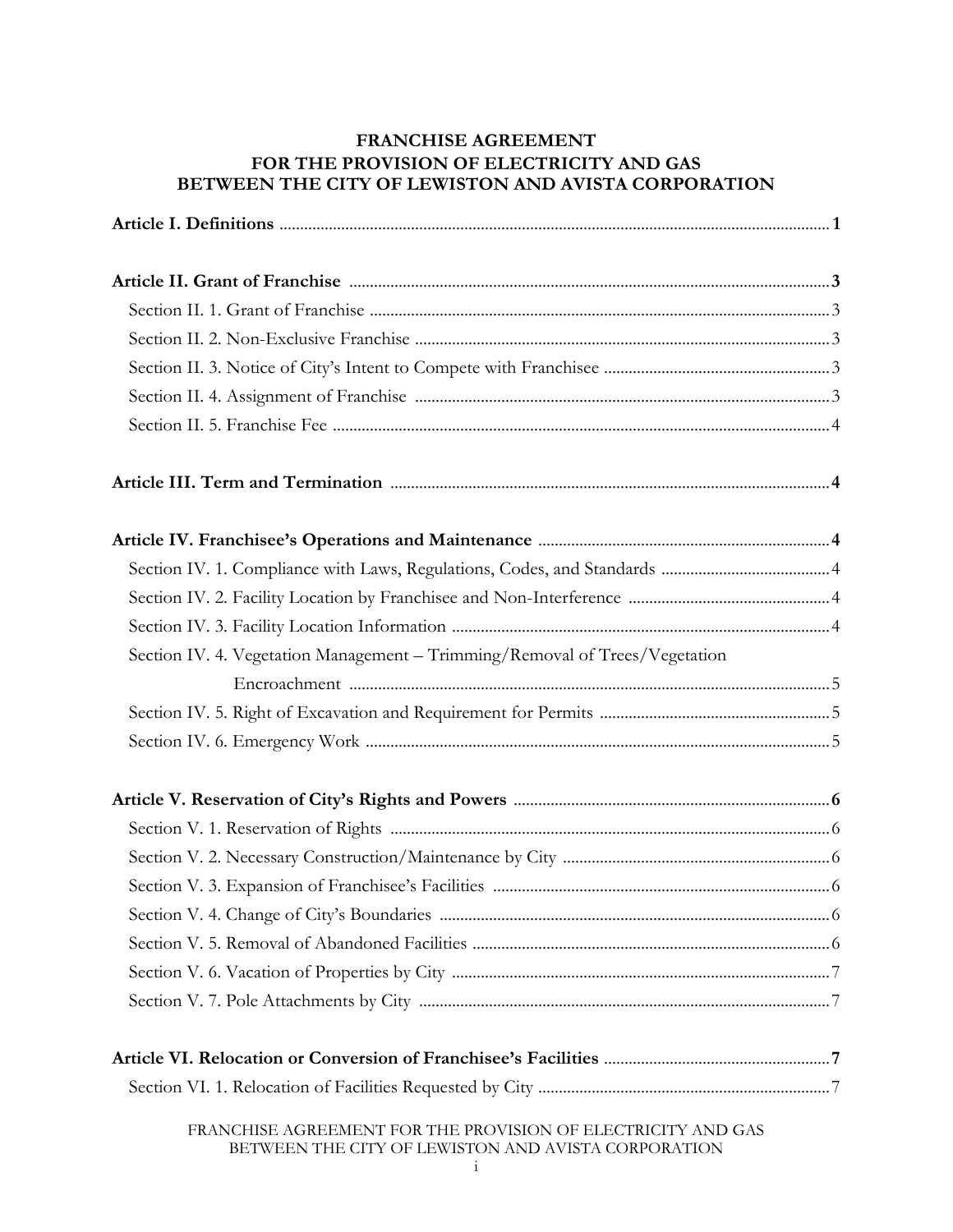| Section VI. 4. Temporary Relocation of Electric Facilities Requested by Third Parties  9 |  |
|------------------------------------------------------------------------------------------|--|
|                                                                                          |  |
|                                                                                          |  |
|                                                                                          |  |
|                                                                                          |  |
|                                                                                          |  |
|                                                                                          |  |
|                                                                                          |  |
|                                                                                          |  |
|                                                                                          |  |
|                                                                                          |  |
|                                                                                          |  |
|                                                                                          |  |
|                                                                                          |  |
|                                                                                          |  |
|                                                                                          |  |
|                                                                                          |  |
|                                                                                          |  |
|                                                                                          |  |
| Section IX. 9. Abandonment or Suspension of Franchise Rights and Obligations  12         |  |
|                                                                                          |  |
|                                                                                          |  |
|                                                                                          |  |
|                                                                                          |  |
|                                                                                          |  |
|                                                                                          |  |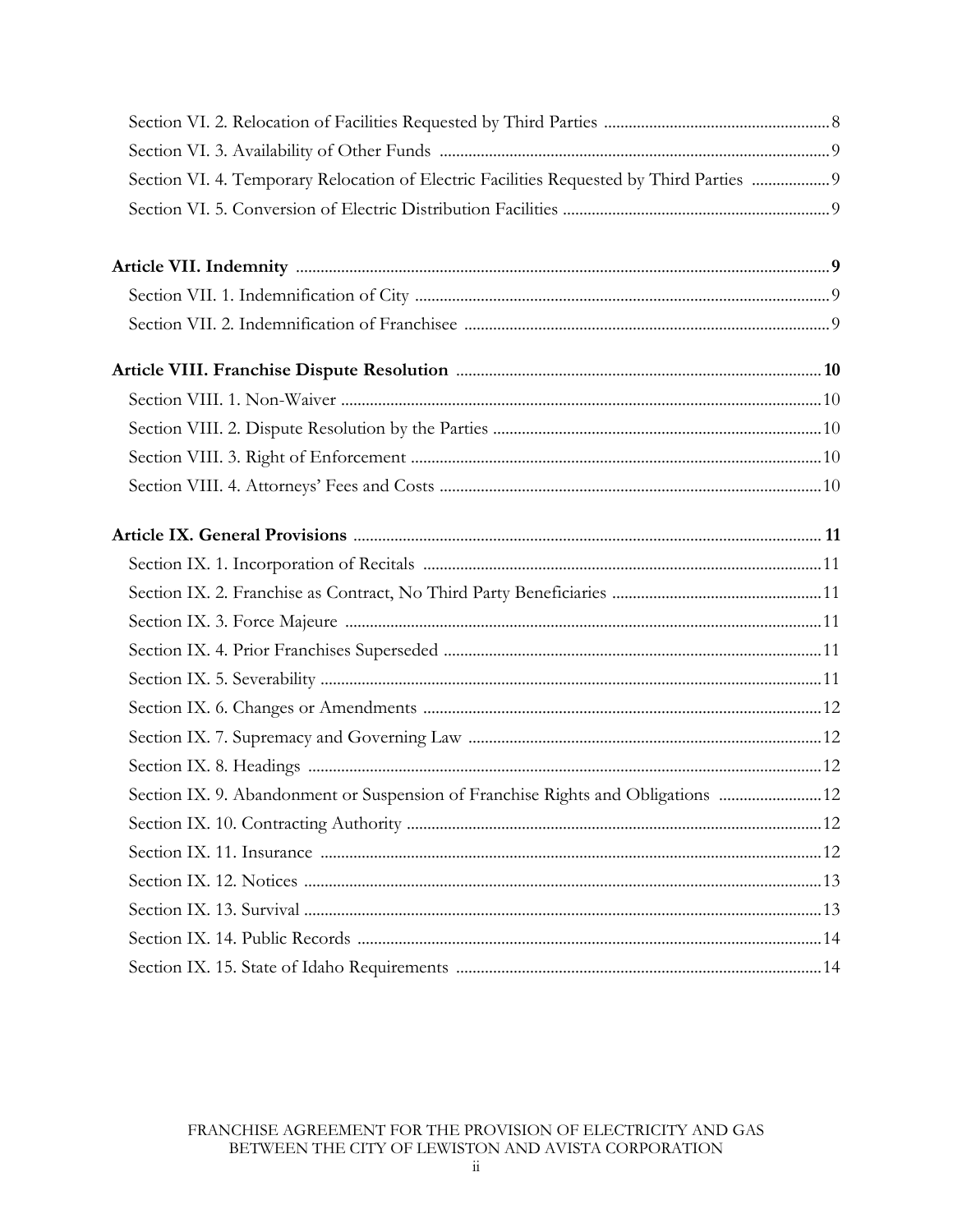**THIS FRANCHISE AGREEMENT** ("Franchise") is entered into by and between the City of Lewiston, an Idaho municipal corporation ("City"), and Avista Corporation, doing business as Avista Utilities, a Washington corporation ("Franchisee"). City and Franchisee may also individually be referred to as "Party" or collectively as "Parties."

**WHEREAS,** City is a municipal corporation and political subdivision of the State of Idaho and has authority to enter into this Franchise pursuant to Idaho Code §§ 50-301, 50-329, and 50-329A;

**WHEREAS,** on March 10, 1997, pursuant to Ordinance. No. 4187, City granted a nonexclusive franchise to Washington Water Power Company for the provision of gas utility service for a term of twenty-five (25) years, which expired on March 9, 2022 ("Gas Franchise");

**WHEREAS,** in November 1999, Washington Water Power Company assigned its Gas Franchise to Avista Corporation;

**WHEREAS,** on November 29, 1999, pursuant to Ordinance No. 4255, City granted a nonexclusive franchise to Avista Corporation for the provision of electrical service for a term of twentyfive (25) years, expiring on December 1, 2024 ("Electricity Franchise");

**WHEREAS,** on November 29, 1999, pursuant to Ordinance No. 4256, City enacted a one percent (1%) franchise fee on the gross revenues of electrical and natural gas service providers operating in the City of Lewiston, which continues to be in effect;

**WHEREAS,** the Parties now desire to terminate the existing Electricity Franchise, and enter into a new, combined franchise agreement wherein City grants Franchisee a non-exclusive franchise for the provision of electricity and gas for a term of twenty-five (25) years; and

**WHEREAS,** City Ordinance No. 4846 authorizes City to enter into this Franchise with Franchisee for the provision of electricity and gas.

**NOW THEREFORE,** in consideration of the mutual covenants and conditions contained herein, the Parties agree as follows:

#### **ARTICLE I DEFINITIONS**

For the purposes of this Franchise, the following terms, phrases, words, and their derivations shall have the meanings set forth below. When not inconsistent with the context, words used in the present tense include the future; words in the plural include the singular; and words in the singular include the plural. Words not defined shall be given their common and ordinary meaning.

**Avista** means Avista Corporation, doing business as Avista Utilities, a Washington corporation, and its respective successors, assigns, agents, and contractors.

**City** means the City of Lewiston, a political subdivision of the State of Idaho and a municipal corporation.

FRANCHISE AGREEMENT FOR THE PROVISION OF ELECTRICITY AND GAS BETWEEN THE CITY OF LEWISTON AND AVISTA CORPORATION Page 1 of 15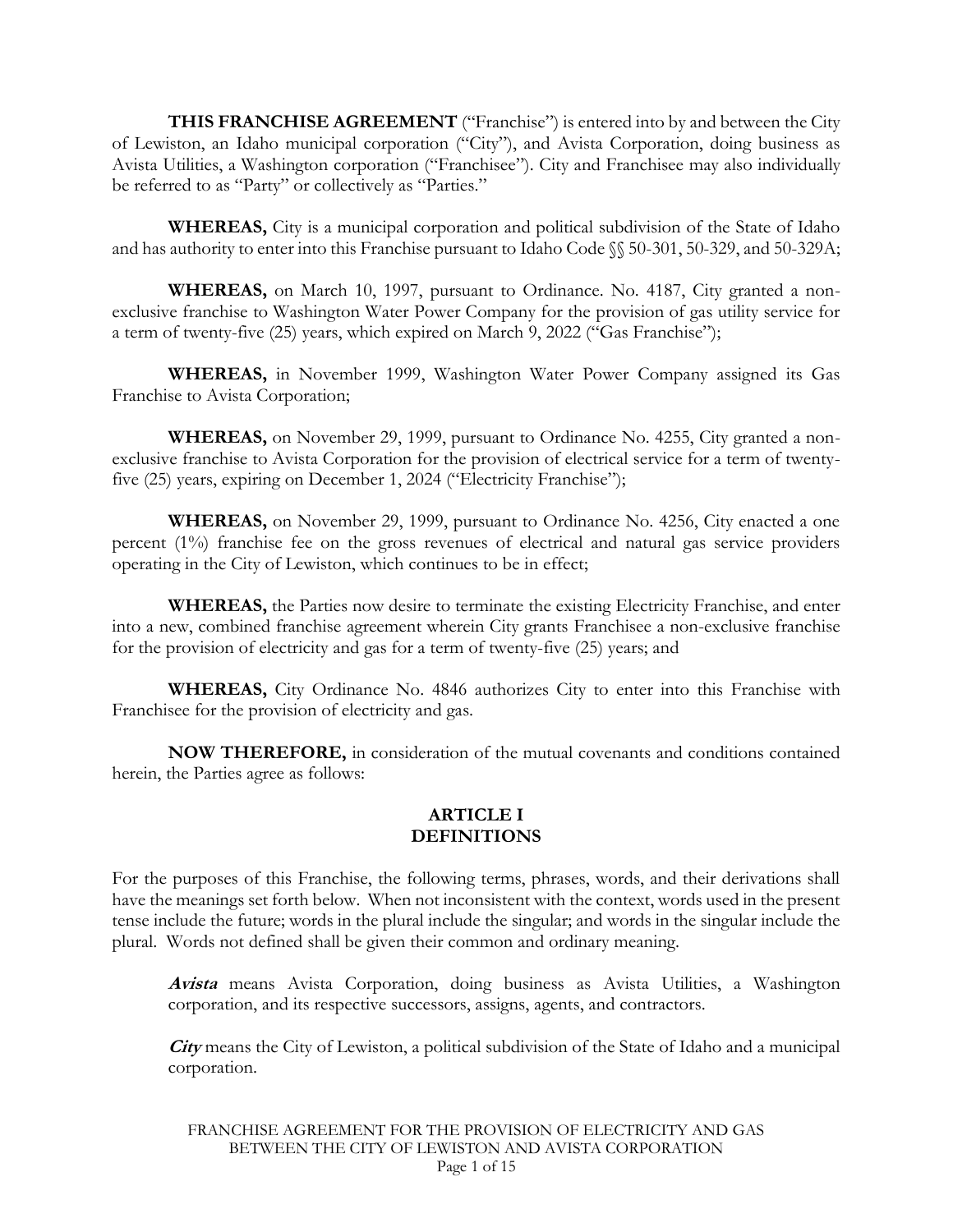**Commission** means the Idaho Public Utilities Commission or such successor regulatory agency having jurisdiction over investor-owned public utilities in the State of Idaho.

**Effective Date** means the date of legal publication of City Ordinance No. 4846, following its adoption, upon which the rights, duties, and obligations of this Franchise will take effect.

**Electric Facilities** means, collectively, any and all electric transmission and distribution systems and appurtenances owned by Franchisee, now and in the future in the Franchise Area, including, but not limited to, poles, towers, overhead and underground wires and cables, conduits, services, vaults, transformers, meters, meter-reading devices, fences, vehicular protection devices, communication and control systems and other equipment, appliances, fixtures, attachments, appurtenances and other items necessary, convenient, or in any way appertaining to any and all of the foregoing for the purposes of transmission, distribution, and control of electricity, whether the same be located above or below ground.

**Facilities** means, collectively, any and all Electric Facilities and Gas Facilities owned by Franchisee.

**Franchise** means this Franchise Agreement, by which City grants to Franchisee those rights, privileges, authorities, and responsibilities set forth herein and authorized pursuant to City Ordinance No. 4846.

**Franchise Area** means the surface and space above and below all public property and rightsof-way owned or held by City, including, without limitation, rights-of-way for: (1) public roads, streets, avenues, alleys, bridges, tunnels, City-owned easements, and highways that may hereafter be laid out, platted, dedicated, acquired, or improved; (2) all City-owned utility easements dedicated for the placement and location of various utilities, provided such easements would permit Franchisee to fully exercise the rights granted under this Franchise within the area covered by the easement; and (3) any other specifically designated City-owned property.

**Franchisee** means Avista Corporation, doing business as Avista Utilities, a Washington corporation.

**Gas** means natural, manufactured, renewable and/or mixed gases.

**Gas Facilities** means, collectively, any and all gas transmission and distribution systems and appurtenances owned by Franchisee, now and in the future, in the Franchise Area, including, but not limited to, Gas plants, Gas pipes, pipelines, mains, laterals, conduits, services, regulators, valves, meters, meter-reading devices, fences, vehicular protection devices, communication and control systems, and other equipment, appliances, fixtures, attachments, appurtenances, and other items necessary, convenient, or in any way appertaining to any and all of the foregoing for the purposes of transmission, distribution, storage, and sale of Gas.

**Maintenance, maintaining, or maintain** means, without limit, repairing, replacing, upgrading, examining, testing, inspecting, and removing Facilities, vegetation management, digging and excavating, and restoration of affected Right-of-way surfaces.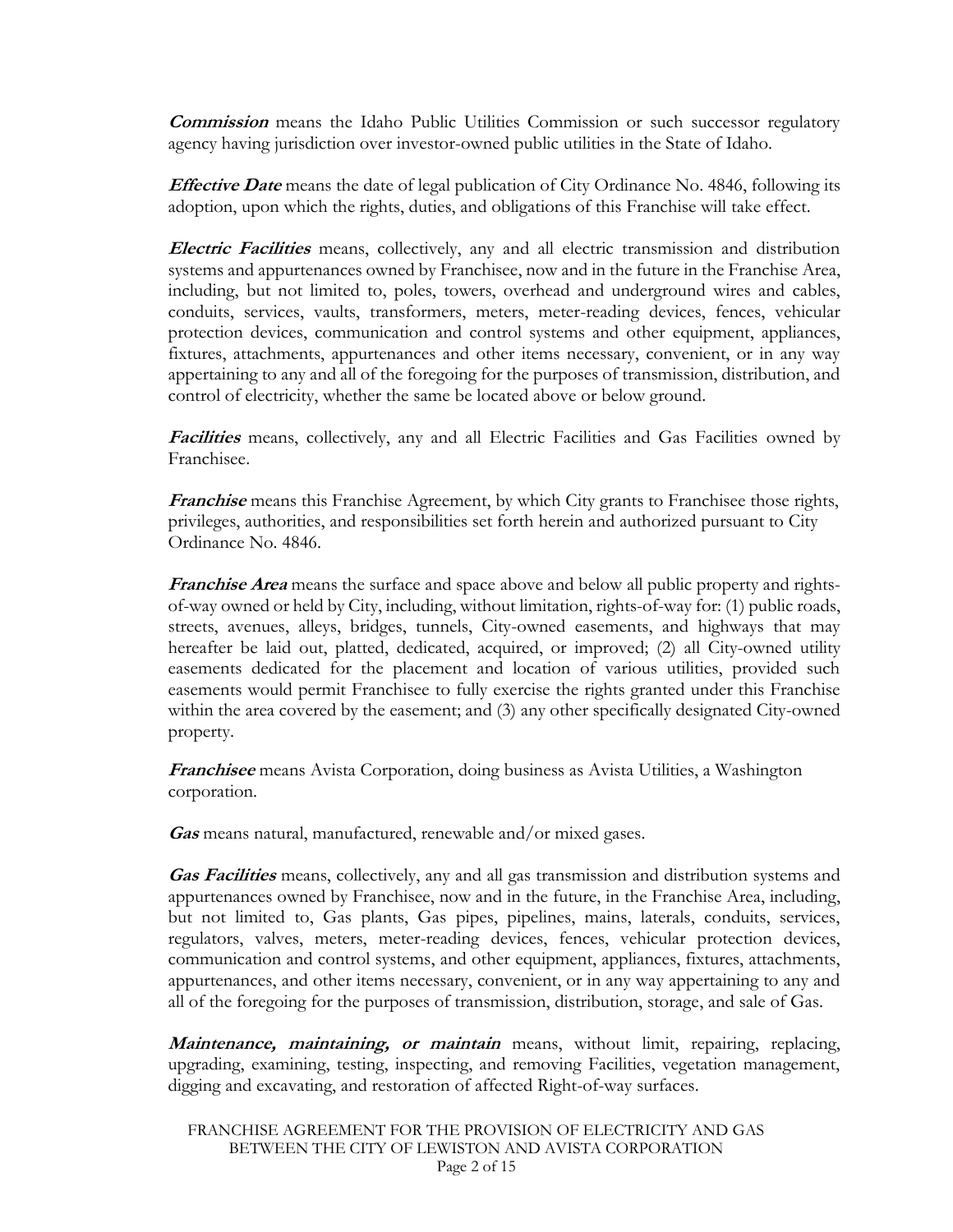*Person* means a business entity or natural person.

**Right-of-way** means the surface of and the space along, above, and below any street, road, highway, freeway, bridge, tunnel, lane, sidewalk, alley, City-owned utility easement, and/or right-of-way now or hereafter held or administered by City.

**State** means the State of Idaho.

**Tariff** means the rate schedules, rules, and regulations relating to utility service filed with and approved by the Commission during the term of this Franchise in effect upon execution and throughout the term of this Franchise.

### **ARTICLE II GRANT OF FRANCHISE**

## **Section II.1. Grant of Franchise**

City hereby grants to Franchisee the non-exclusive right, power, privilege, and authority to enter upon all roads, Rights-of-way, streets, alleys, highways, public places or structures, bridges, tunnels, and City-owned easements lying within the Franchise Area to locate, construct, operate, and maintain Facilities for the purpose of controlling, transmitting, and distributing electricity and/or Gas, as may be necessary to provide electric and/or Gas service.

## **Section II.2. Non-Exclusive Franchise**

This Franchise is not an exclusive Franchise. This Franchise shall not prohibit City from granting other franchises within the Franchise Area that do not interfere with Franchisee's rights under this Franchise. City may not, however, award an electric and/or Gas franchise to another party under more favorable or less onerous terms than those of this Franchise without this Franchise being amended to reflect such more favorable or less onerous terms.

# **Section II.3. Notice of City's Intent to Compete with Franchisee**

In consideration of Franchisee's undertaking pursuant to this Franchise, City agrees that in the event City intends to engage in the business of providing electric and/or Gas service during the term of this Franchise or any extension of this Franchise, in competition with Franchisee, then City will provide Franchisee with six (6) months' prior written notice of such action.

### **Section II.4. Assignment of Franchise**

Franchisee shall have the right to assign its rights, benefits, and privileges under this Franchise. Any assignee shall, within thirty (30) calendar days of the date of any assignment, file written notice of the assignment with City together with its written acceptance of all terms and conditions of this Franchise. As permitted by federal and State law and Commission regulation, Franchisee shall have the right, without notice to or consent of City, to mortgage or hypothecate its rights, benefits, and privileges in and under this Franchise as security for indebtedness.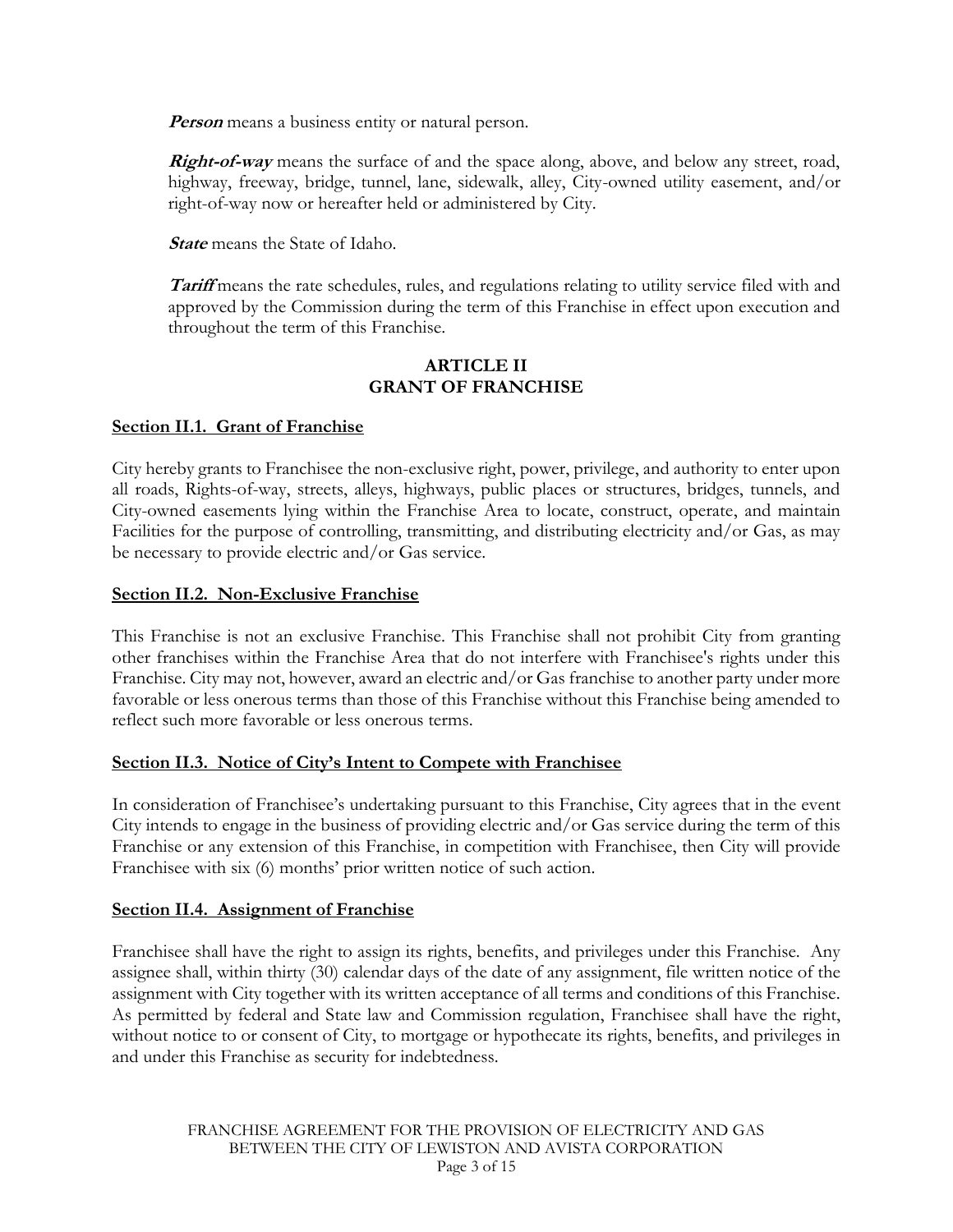#### **Section II.5. Franchise Fee**

Franchisee shall pay all franchise fees that it might be required to pay in connection with the issuance, maintenance, existence, continuation, or use of this Franchise, to the extent permitted by State law or City ordinance now in effect or enacted during the term of this Franchise.

## **ARTICLE III TERM AND TERMINATION**

The rights, privileges, and Franchise granted to Franchisee will extend for a term of twenty-five (25) years from the Effective Date, and shall continue year-to-year thereafter, until: (a) it is otherwise renewed for another twenty-five (25) year term, or (b) terminated by either Party, with not less than one hundred eighty (180) calendar days' prior written notice to the other Party.

### **ARTICLE IV FRANCHISEE'S OPERATIONS AND MAINTENANCE**

#### **Section IV.1. Compliance with Laws, Regulations, Codes, and Standards**

In carrying out any authorized activities under the privileges granted by this Franchise, Franchisee shall meet accepted industry standards and codes and shall comply with all applicable laws, regulations, and ordinances of any governmental entity with jurisdiction over Franchisee's Facilities and operations in the Franchise Area. This includes all applicable, laws, regulations, and ordinances existing as of the Effective Date or may be subsequently enacted by any governmental entity with jurisdiction over Franchisee's operations within the Franchise Area. City shall have the right to make and enforce reasonable rules and regulations pertaining to the conduct of Franchisee's operations within the Franchise Area and shall provide any prior notice to Franchisee in accordance with applicable law.

#### **Section IV.2. Facility Location by Franchisee and Non-Interference**

Franchisee shall have the discretion to determine the placement of its Facilities as may be necessary to provide safe and reliable electric and Gas service, subject to the following non-interference requirements. All construction, installation, repair, or relocation of Franchisee's Facilities performed by Franchisee in the Franchise Area shall be done in such a manner as not to interfere with the existing construction and maintenance of other utilities, public or private, drains, drainage ditches and structures, irrigation ditches and structures located therein, nor with the grading or improvement of roads, Rights-of-Way, or other City-owned property within the Franchise Area.

#### **Section IV.3. Facility Location Information**

Franchisee shall provide City, upon City's reasonable request, Facility location information in electronic or hard copy showing the location of its Facilities at specific locations within the Franchise Area, to the extent such information is reasonably available. Franchisee does not warrant the accuracy of any such Facility location information provided and, to the extent the location of Facilities are shown, such Facilities may be shown in their approximate location. With respect to any excavations within the Franchise Area undertaken by or on behalf of Franchisee or City, nothing stated in this Franchise is intended (nor shall be construed) to relieve either Party of their respective obligations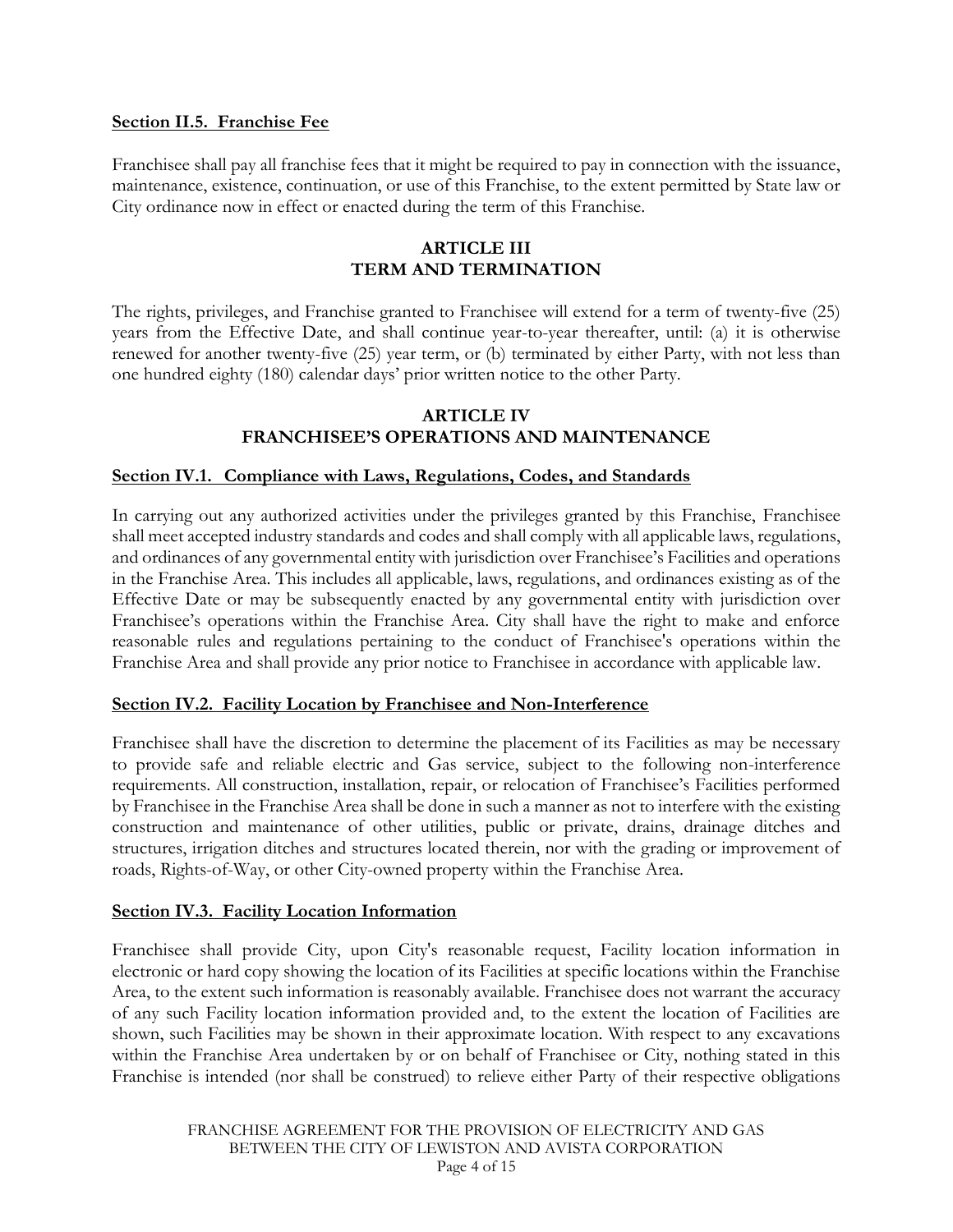arising under the State one-call law with respect to determining the location of existing underground utility facilities in the vicinity of such excavations prior to commencing work.

# **Section IV.4. Vegetation Management -- Trimming/Removal of Trees/Vegetation Encroachment**

State law requires electric utilities to comply with the National Electric Safety Code, including the guidance in the Code for the trimming or removal of vegetation interfering or potentially interfering with energized power lines. The right of Franchisee to maintain its Facilities and appurtenances under this Franchise shall accordingly include the right, as exercised in Franchisee's professional discretion, to minimize the likelihood that encroaching (either above or below the ground) vegetation can interfere with or limit access to Franchisee's Facilities, lead to power outages, or pose a threat to public safety and welfare. Franchisee or its agents may, without recourse or payment of compensation, inhibit or limit the growth of, prune, or remove any trees and vegetation which overhangs or encroaches upon its Facilities and/or Gas transmission and distribution corridors within the Franchise Area, whether such trees or vegetation originate within or outside of the Right-of-way; provided, however, that City shall not be responsible for damage to trees or vegetation caused by Franchisee or its agents. Franchisee shall ensure that any person who trims, prunes, or removes trees and/or vegetation on Franchisee's behalf has the required training and certifications to perform such work and follows all applicable standards set forth by applicable local, state, federal, and tribal rules, laws, and regulations. Such work shall follow the most current versions of ISA (International Society of Arboriculture), ANSI (American National Standards Institute), and OSHA (Occupational Safety and Health Administration) approved standards for UVM (Utility Vegetation Management). Nothing contained in this Section shall prevent Franchisee, when necessary, from pruning or removing any trees which overhang the Franchise Area and may interfere with Franchisee's Facilities.

# **Section IV.5. Right of Excavation and Requirement for Permits**

For the purpose of implementing the privileges granted under this Franchise, and subject to the conditions described herein, including the requirement for permits, Franchisee is authorized to make any necessary excavations in, under and across the streets, alleys, roads, Rights-of-way and public grounds within the Franchise Area. Such excavation shall be carried out with reasonable dispatch and with as little interference with or inconvenience to the public as may be feasible. Franchisee shall remove all debris stemming from excavation and construction. The Right-of-way surface shall be restored by Franchisee to its original state of improvement after excavation, in accordance with applicable City and Franchisee standards and specifications. In the event Franchisee fails to restore the Right-of-way surface in accordance with applicable City and Franchisee standards and specifications, then City shall notify Franchisee, in writing, and Franchisee shall promptly complete such work in accordance with applicable City and Franchisee standards and specifications at Franchisee's sole expense.

Franchisee shall obtain any and all permits required to perform work in the Right-of-way, unless an emergency exists, as described in Section IV.6. below.

### **Section IV.6. Emergency Work**

In the event of an emergency requiring immediate action by Franchisee to protect the public health and safety or for the protection of its Facilities, or the property of City or other persons in the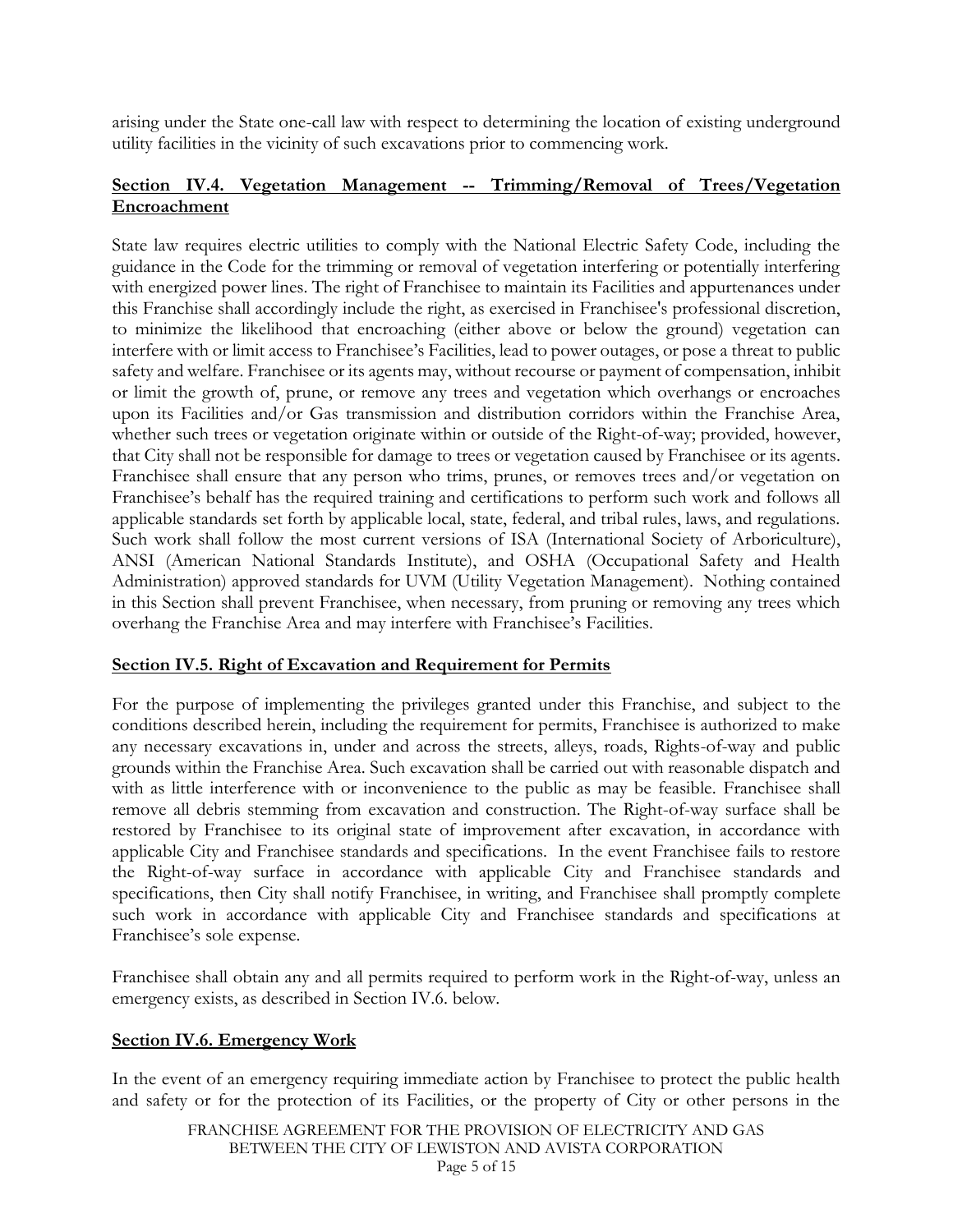Franchise Area, Franchisee may immediately proceed with excavation or other Right-of-way work, without first obtaining the required permits from City, with concurrent notice to City to the extent possible.

## **ARTICLE V RESERVATION OF CITY'S RIGHTS AND POWERS**

## **Section V.1. Reservation of Rights**

City, in granting this Franchise, does not waive any rights which it may now have or may subsequently acquire with respect to Rights-of-way or other property of City under this Franchise, and this Franchise shall not be construed to deprive City of any such powers, rights or privileges which it now has or may hereafter acquire to regulate the use of and to control City's roads, Rights-of-way, and other public property covered by this Franchise. Nothing in the terms of this Franchise shall be construed or deemed to prevent City from exercising at any time any power of eminent domain granted to it under the laws of this State.

# **Section V.2. Necessary Construction/Maintenance by City**

The construction, operation, and maintenance of Franchisee's Facilities authorized by this Franchise shall not preclude City, its agents or its contractors, from grading, excavating, or doing other road work contiguous to Franchisee's Facilities; provided that Franchisee shall be given not less than ten (10) business days' notice of said work, except in events of emergency when there exists an unforeseen and substantial risk or threat to public health, safety, welfare, or waste of resources, in which case City will make reasonable efforts to contact Franchisee prior to doing said work; and provided further that City, its agents and contractors, shall be liable for any damages caused by said work to any Facilities belonging to Franchisee.

### **Section V.3. Expansion of Franchisee's Facilities**

Facilities in the City's Franchise Area that are incidental to the Franchise Area, or that have been, or are at any future time acquired, newly constructed, leased, or utilized in any manner by Franchisee shall be subject to all provisions of this Franchise.

### **Section V.4. Change of City's Boundaries**

Any subsequent additions or modifications of the boundaries of City, whether by annexation, consolidation, or otherwise, shall be subject to the provisions of this Franchise as to all such areas. City shall notify Franchisee of the scope of any change of boundaries in accordance with applicable State laws, and shall affirm, authorize and ratify all prior installations authorized by permits or other action not previously covered by this Franchise.

# **Section V.5. Removal of Abandoned Facilities**

During the term of this Franchise, or upon termination or non-renewal of this Franchise, City may direct Franchisee to remove designated abandoned Facilities from the Franchise Area at its own expense and as soon as practicable, but only where such abandoned Facilities constitute a demonstrated threat to public health and safety. Franchisee shall not be required to remove, or pay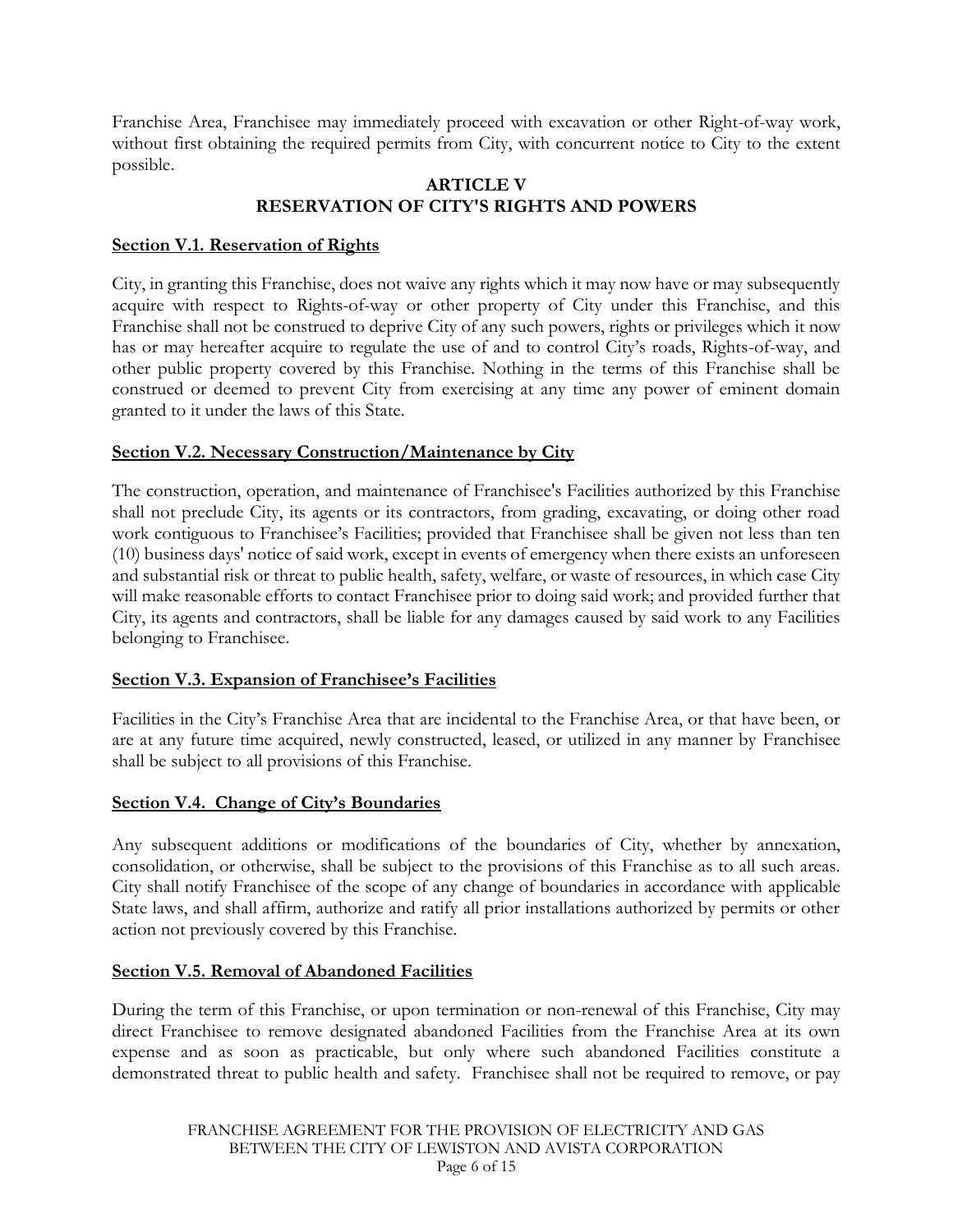for the removal of, facilities it has previously abandoned to another franchisee, or utility under a joint use agreement, or person granted permission to access Franchisee's facilities.

## **Section V.6. Vacation of Properties by City**

If, at any time, City shall vacate any road, Right-of-way or other public property wherein Franchisee has existing Facilities and has notified City of such existing Facilities, such vacation shall be subject to the reservation of a perpetual easement to Franchisee for the purpose of constructing, reconstructing, operating, repairing, upgrading, and maintaining Franchisee's Facilities on the affected property. City shall, in its vacation procedure, reserve and grant said easement to Franchisee for Franchisee's Facilities, which easement may be in the form of a general public utility easement for all utility providers, and shall also expressly prohibit any use of the vacated properties which will interfere with Franchisee's full enjoyment and use of said easement. Notice of a proposed vacation shall be provided to Franchisee in accordance with the applicable provisions of the Lewiston City Code.

## **Section V.7. Pole Attachments by City**

City shall be permitted, upon reasonable notice to Franchisee, to attach its traffic control fire and police communications signal cables to Franchisee's poles in the Franchise Area, provided that City signs and meets all conditions of a Joint Use Master License Agreement ("Joint Use Agreement") with Franchisee. Per the Joint Use Agreement, Franchisee will not charge a pole rental fee for City's nonrevenue producing pole attachments that are dedicated for the public's benefit. All pole attachments by City are at City's own risk and must be attached in strict accordance with standard safety practices, codes and Franchisee specifications.

If there is not sufficient space available on Franchisee's structures, such structures may be changed, altered, or rearranged at the expense of City so as to provide proper clearance and capacity for City facilities. Such City facilities shall be subject to removal or repositioning by Franchisee at City's expense to the extent necessary for utility worker safety and the proper construction, maintenance, operation or repair of Franchisee's Facilities and appurtenances. City assumes all responsibility for the installation and maintenance of City's facilities installed on Franchisee's Facilities.

## **ARTICLE VI RELOCATION OR CONVERSION OF FRANCHISEE'S FACILITIES**

# **Section VI.1. Relocation of Facilities Requested by City**

Upon written request of City, Franchisee shall relocate its Facilities as necessary within the Franchise Area or other City-owned property as specifically designated in design plans that are no less than sixty (60) percent complete by City for such purpose. For purposes of this provision, all reasonable efforts shall be made by City, with input from Franchisee, to minimize the impacts of potential relocation. City shall provide Franchisee reasonable written notice of any intended or expected requirement or request to relocate Franchisee's Facilities. Said notice shall not be less than ninety (90) calendar days prior to any such relocation and, depending on the circumstances, may be greater than one hundred twenty (120) calendar days if necessary to allow Franchisee sufficient time to arrange for relocation. In cases of emergency, or where not otherwise reasonably foreseeable by City, the notice requirements of this Section may be shortened by discussion and written agreement between the Parties. City shall use reasonable efforts to cause any such relocation to be consistent with any applicable long-term

> FRANCHISE AGREEMENT FOR THE PROVISION OF ELECTRICITY AND GAS BETWEEN THE CITY OF LEWISTON AND AVISTA CORPORATION Page 7 of 15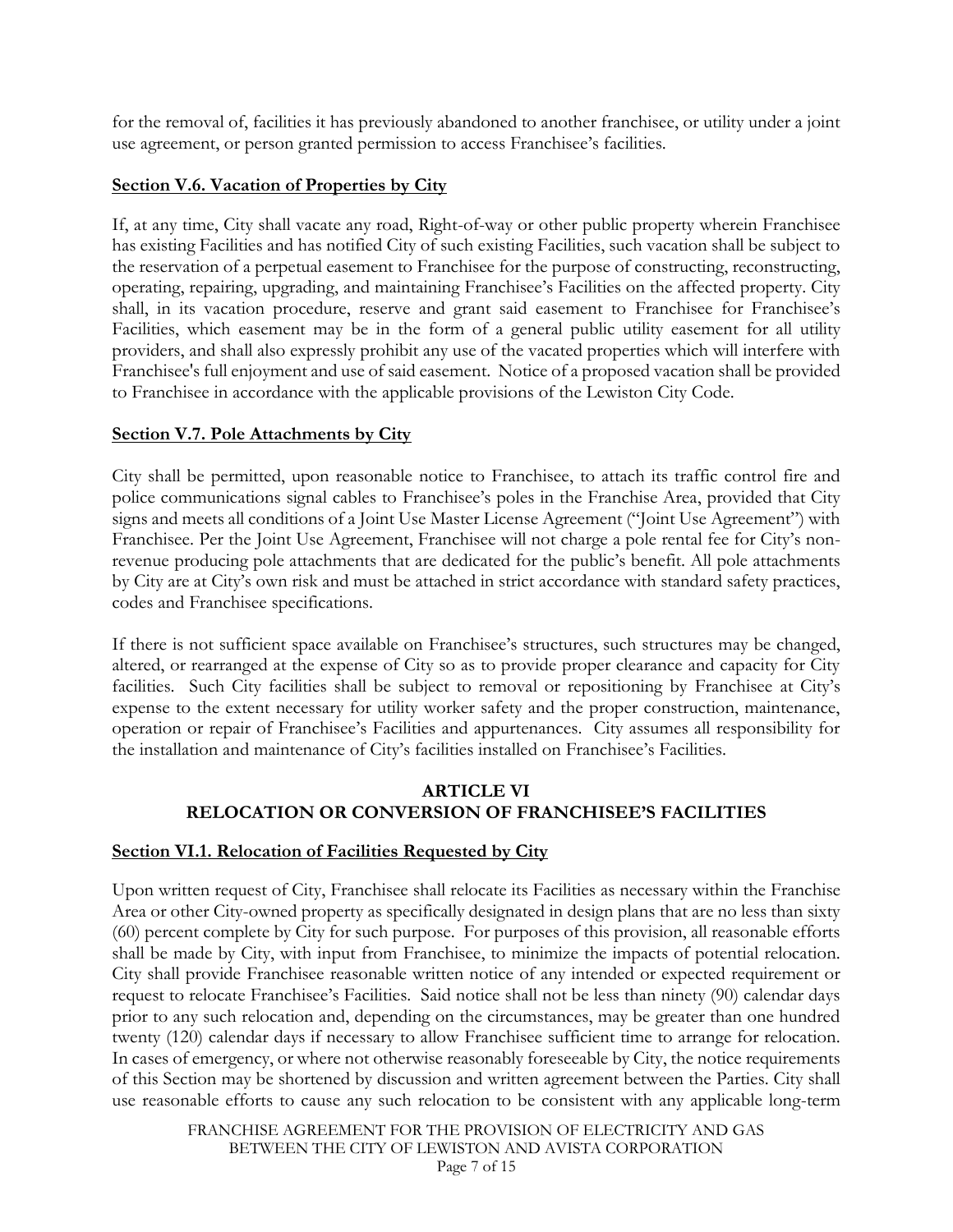development plan(s) of City. If, at any time, City shall cause or require the alteration or the improvement of any road, Right-of-way or other public property which is subject to rights granted by this Franchise within the Franchise Area as specifically designated in design plans that are no less than sixty (60) percent complete by City for such purpose, Franchisee shall, upon written notice from City, change the location or readjust the elevation of its system and other Facilities so that the same shall not interfere with such work and so that such equipment and Facilities shall conform to such new grades or routes as may be established.

In the event a relocation forces Franchisee off City's existing Right-of-way then City shall accommodate such relocation by securing an acceptable, alternate location for utilities and removing any obstructions, including, without limitation, trees, vegetation, or other objects that may interfere with the installation, operation, repair, upgrade or maintenance of Franchisee's Facilities on the affected Property.

If City requires the subsequent relocation of any of Franchisee's Facilities within three (3) years from the date of relocation of such Facilities or installation of new Facilities, regardless of the cause for either the initial or subsequent relocation, then City shall bear the entire cost of such subsequent relocation.

Franchisee agrees to relocate all Facilities promptly within a reasonable time. Upon notice from City, the Parties agree to meet and determine a reasonable relocation time, which shall not exceed the time normally needed for construction projects of the nature of City's relocation request unless otherwise mutually agreed.

Notwithstanding the above, Franchisee shall not be required to relocate facilities of other entities that were: (i) granted access to Franchisee's Facilities through a Joint Use Agreement, or (ii) abandoned to another franchisee. Such relocation of these types of facilities shall be in accordance with Section VI.2 below.

This Section shall not apply to Facilities in place pursuant to private easement held by Franchisee, regardless of whether such Facilities are also located within the Franchise Area. In the event City requests relocation of Facilities that are in place pursuant to an existing easement, said relocation shall be treated in the same manner as a relocation requested by third parties under Section VI.2, below, with City bearing the expense of relocation.

# **Section VI.2. Relocation of Facilities Requested by Third Parties**

City acknowledges that Franchisee is obligated to provide electric and gas service and related line extension, or relocation or conversion of Facilities for the benefit of its customers and to require compensation for such services on a non-preferential basis in accordance with applicable Tariffs. If Facilities are to be relocated at the request of or for the primary benefit of a third party, City shall not require Franchisee to relocate its Facilities until such time as a suitable location can be found and the third party has entered into an agreement to reimburse Franchisee for its reasonable costs of relocation.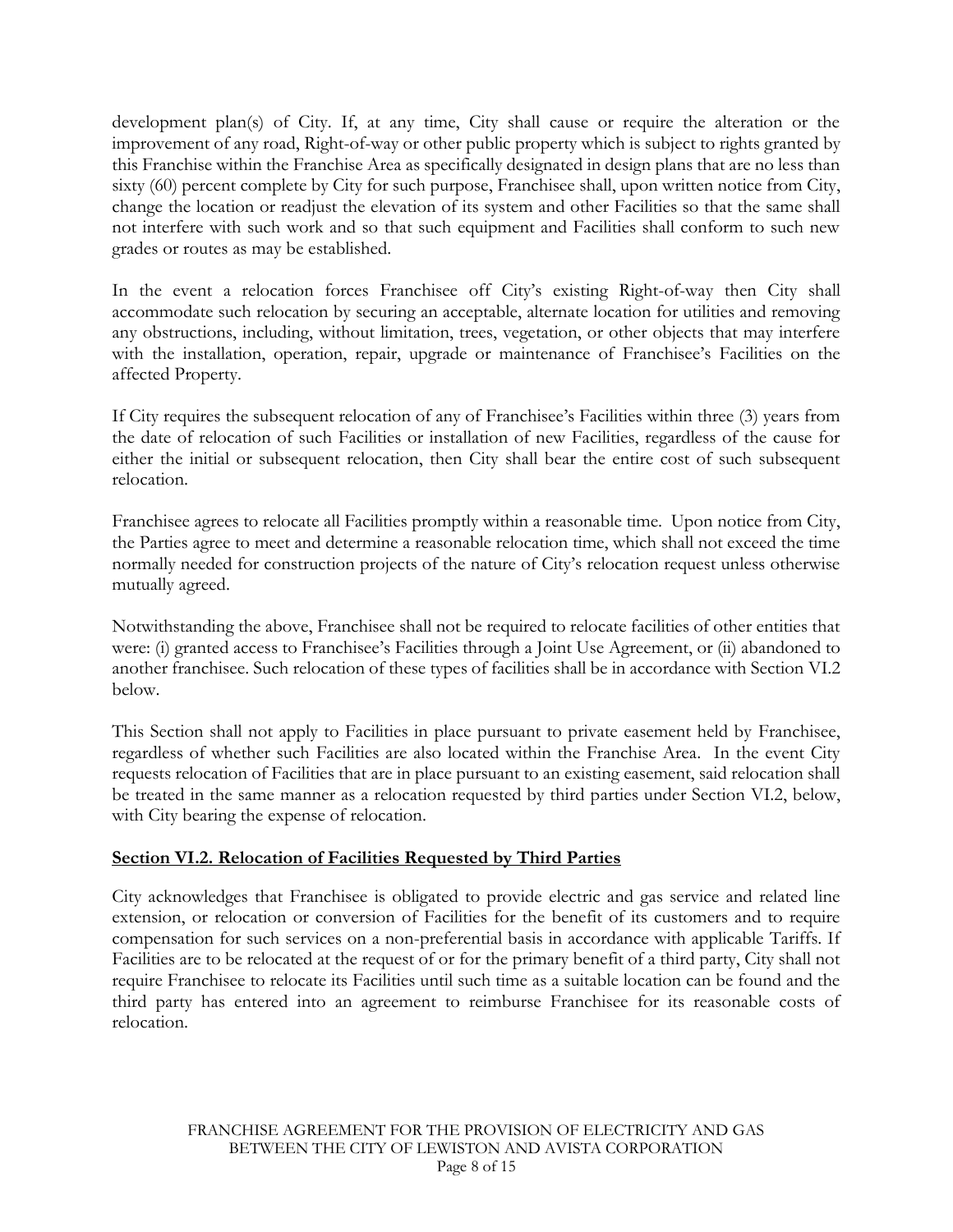## **Section VI.3. Availability of Other Funds**

In the event federal, state, or other funds are available in whole or in part for utility relocating purposes, City agrees to use reasonable efforts to apply for such funds, provided such funds do not interfere with City's right to obtain the same or similar funds, or otherwise create any expense or detriment to City. City may recover all costs including internal costs, associated with obtaining such funds from the contributor of such funds.

## **Section VI.4. Temporary Relocation of Electric Facilities Requested by Third Parties**

At the request of any Person holding a valid permit or other written permission from City, and upon reasonable advance notice and payment by the permit holder of Franchisee's expenses of such temporary change, Franchisee will temporarily raise, lower or remove its Electric Facilities as necessary to accommodate a permittee of City desiring to move over-sized structures or equipment along or across the Right-of-way in the Franchise Area.

## **Section VI.5 Conversion of Electric Distribution Facilities**

City, subject to applicable laws, rules, regulations and tariffs, may request that Franchisee convert from above ground to below ground wires for the distribution of electricity underground after joint review with Franchisee and mutual written agreement that such installation is feasible, practical and required for the public interest and safety. The incremental cost of such conversion of existing Electric Facilities shall be borne and paid by City or other party requesting the same, unless the Parties agree otherwise in writing, subject to law and such rules, regulations, and Tariffs of the Commission. It is expressly agreed by both Parties that this Section VI.5 does not apply to any conversion of electric transmission (69KV or above) infrastructure.

#### **ARTICLE VII INDEMNITY**

### **Section VII.1. Indemnification of City**

Franchisee agrees to defend, indemnify, and hold harmless City, its appointed and elected officers, employees, officials, representatives, and agents, from any and all liabilities, claims, causes of action, losses, damages and expenses, including costs and reasonable attorney's fees, that City may sustain, incur, become liable for, or be required to pay, as a consequence of or arising from the acts or omissions of Franchisee, its officers, employees or agents in connection with Franchisee's obligations under this Franchise; provided, however, that this indemnification provision shall not apply to the extent that said liabilities, claims, damages and losses were caused by or result from the negligence of City, or its appointed and elected officers, employees, officials, representatives, or agents.

### **Section VII.2. Indemnification of Franchisee**

To the extent permitted by law, City agrees to defend, indemnify, and hold harmless Franchisee, its officers and employees, from any and all liabilities, claims, causes of action, losses, damages and expenses, including costs and reasonable attorney's fees, that Franchisee may sustain, incur, become

FRANCHISE AGREEMENT FOR THE PROVISION OF ELECTRICITY AND GAS BETWEEN THE CITY OF LEWISTON AND AVISTA CORPORATION Page 9 of 15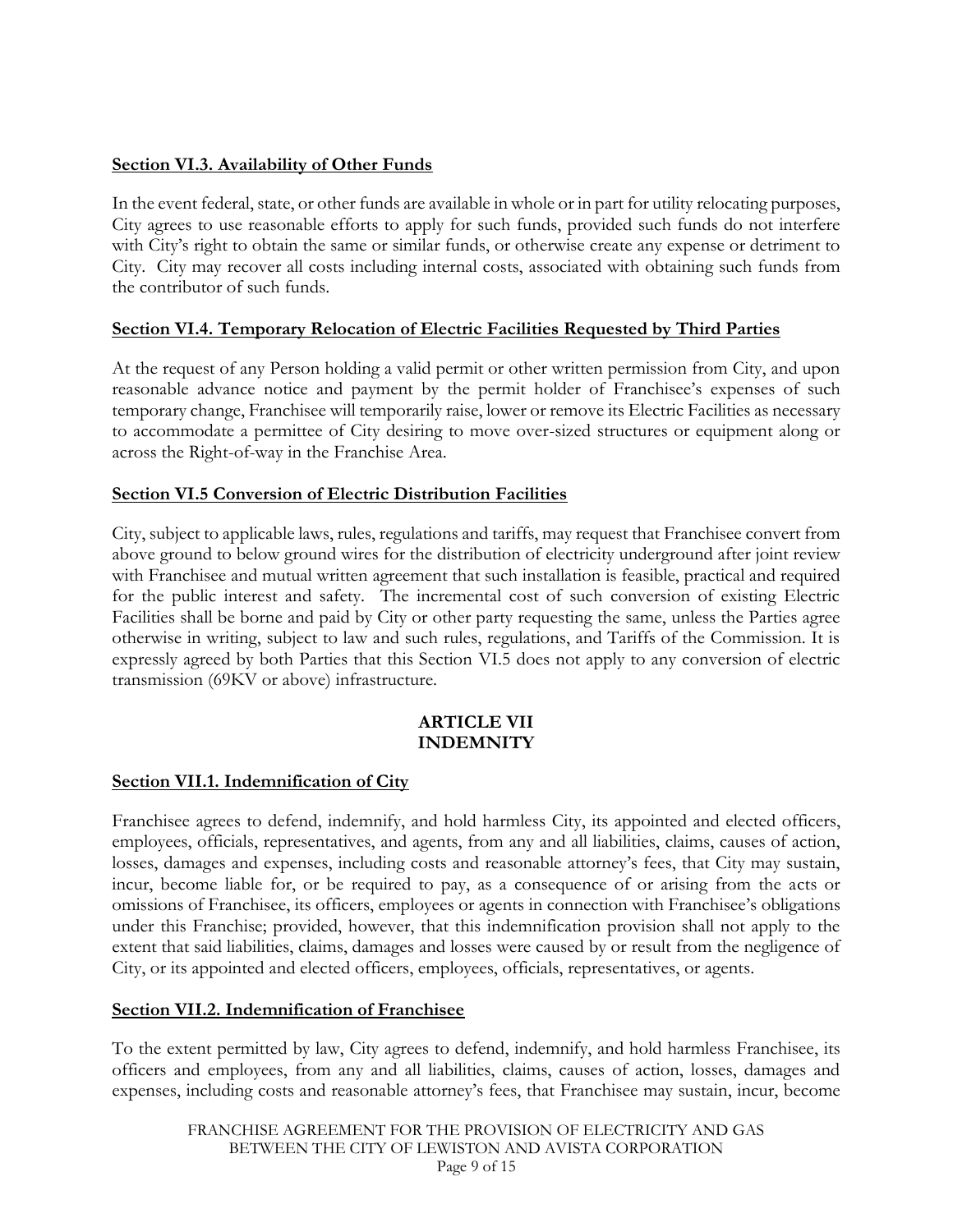liable for, or be required to pay, as a consequence of or arising from the acts or omissions of City, its appointed and elected officers, employees, or agents in connection with City's obligations under this Franchise; provided, however, that this indemnification provision shall not apply to the extent that said liabilities, claims, damages, and losses and were caused by or result from the negligence of Franchisee, its officers or employees.

## **ARTICLE VIII FRANCHISE DISPUTE RESOLUTION**

### **Section VIII.1. Non-Waiver**

Failure of a Party to declare any breach or default of this Franchise immediately upon the occurrence thereof, or delay in taking any action in connection therewith, shall not waive such breach or default, but the Party shall have the right to declare any such breach or default at any time. Failure of a Party to declare one breach or default does not act as a waiver of the Party's right to declare another breach or default. In addition, the pursuit of any right or remedy by City shall not prevent City from thereafter declaring a revocation and forfeiture for breach of the conditions of the Franchise.

## **Section VIII.2. Dispute Resolution by the Parties**

Disputes regarding the interpretation or execution of the terms of this Franchise that cannot be resolved by department counterparts representing the Parties, shall be submitted to the City Attorney and an attorney representing Franchisee for resolution. If a mutually satisfactory or timely resolution cannot then be reached by the above process, prior to resorting to a court of competent jurisdiction, the Parties shall submit the dispute to a non-binding alternate dispute resolution process agreed to, in writing, by the Parties.

### **Section VIII.3. Right of Enforcement**

No provision of this Franchise shall be deemed to bar the right of City or Franchisee to seek judicial relief from a violation of any provision of the Franchise to recover monetary damages for such violations by the other Party or to seek enforcement of the other Party's obligations under this Franchise by means of specific performance, injunctive relief, or any other remedy at law or in equity, subject to Sections VIII.2. and VIII.4. Any litigation between the City and Franchisee arising under or regarding this Franchise shall occur, if in the state courts, in a court of competent jurisdiction in Nez Perce County, Idaho, and if in the federal courts, in the United States District Court for the District of Idaho in Coeur d'Alene, Idaho.

### **Section VIII.4. Attorneys' Fees and Costs**

Each Party shall pay for its own attorneys' fees and costs incurred in any dispute resolution process or legal action arising out of the existence of this Franchise.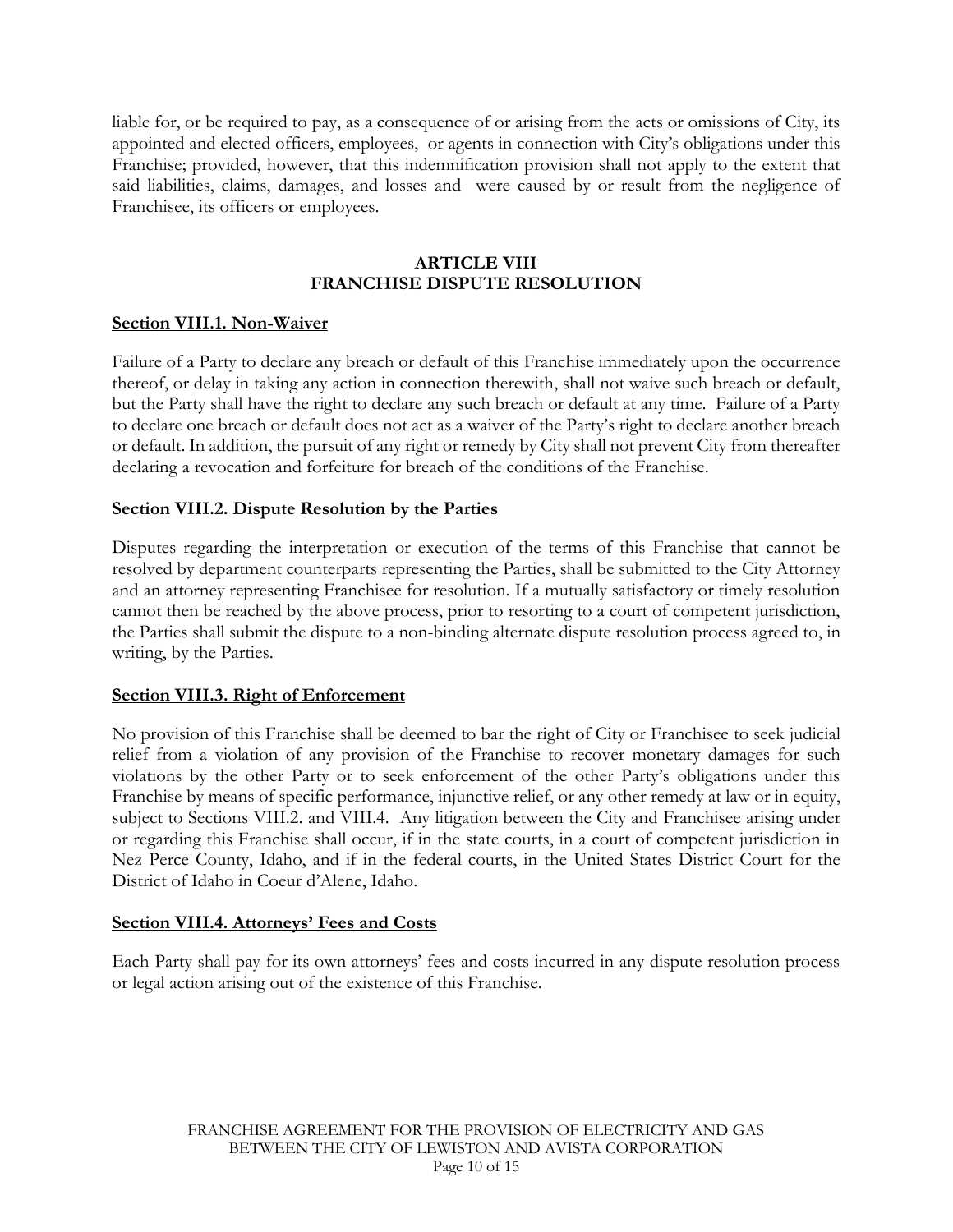## **ARTICLE IX GENERAL PROVISIONS**

### **Section IX.1. Incorporation of Recitals**

The recitals to this Franchise are hereby incorporated into and made part of this Franchise, including all defined terms therein.

#### **Section IX.2. Franchise as Contract, No Third Party Beneficiaries**

This Franchise is a contract between the Parties and binds and benefits the Parties and their respective successors and assigns. This Franchise does not and is not intended to confer any rights or remedies upon any persons, entities, or beneficiaries other than the Parties.

#### **Section IX.3. Force Majeure**

In the event that Franchisee is delayed in or prevented from the performance of any of its obligations under the Franchise by circumstances beyond Franchisee's control (Force Majeure) including, without limitation, third party labor disputes, fire, explosion, flood, earthquake, power outage, pandemic, epidemic, cyber-attack, acts of God, war or other hostilities and civil commotion, then Franchisee's performance shall be excused during the period of the Force Majeure occurrence. Franchisee will use all commercially reasonable efforts to minimize the period of the disability due to the occurrence. Upon removal or termination of the occurrence Franchisee will promptly resume performance of the affected Franchise obligations in an orderly and expeditious manner.

#### **Section IX.4. Prior Franchises Superseded**

As of the Effective Date, this Franchise shall supersede all prior electric and gas franchises for the Franchise Area previously granted to Franchisee or its predecessors by City. The Parties expressly understand and agree that the Electricity Franchise previously entered into by the Parties shall terminate as of the Effective Date of this Franchise, and that no additional notice, written or otherwise, shall be required for the termination of said Electricity Franchise. Termination of the prior Electricity Franchise shall not, however, relieve the Parties from any obligations which accrued under said Electricity Franchise prior to its termination, including, but not limited to, any outstanding indemnity, reimbursement, or administrative fee payment obligations.

#### **Section IX.5. Severability**

This Franchise is granted pursuant to the laws of the State of Idaho relating to the granting of such rights and privileges by City. If any article, section, sentence, clause, or phrase of this Franchise is for any reason held illegal, invalid, or unconstitutional, such invalidity shall not affect the validity of the Franchise or any of the remaining portions. The invalidity of any portion of this Franchise shall not abate, reduce, or otherwise affect any obligation required of Franchisee.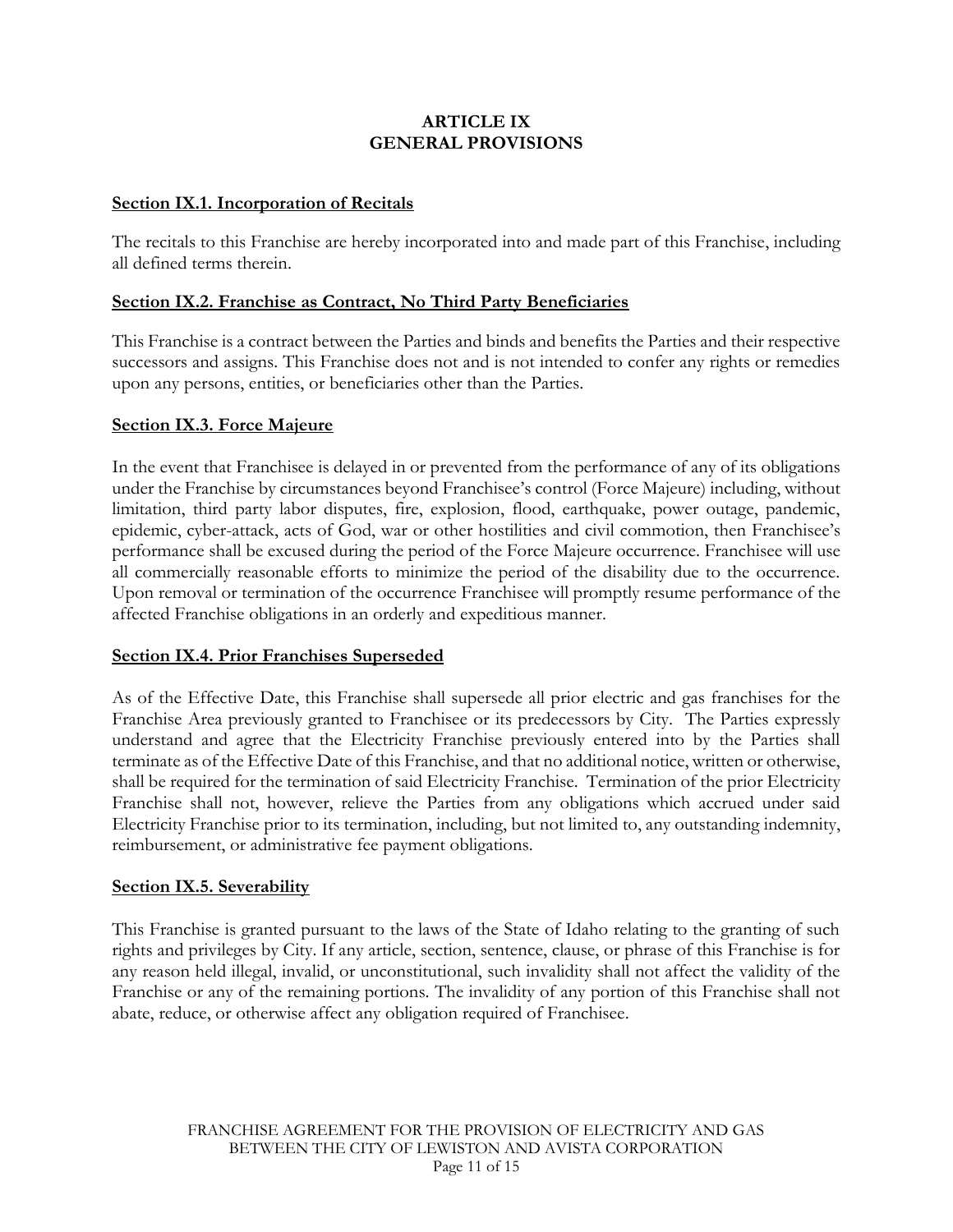## **Section IX.6. Changes or Amendments**

Changes or amendments to this Franchise shall not be effective unless agreed to, in writing, by both Parties.

## **Section IX.7. Supremacy and Governing Law**

This Franchise shall be interpreted, construed, and enforced in all respects in accordance with the laws of the State of Idaho. In the event of any conflict between this Franchise and any City ordinance, regulation, or permit, the provisions of the City ordinance, regulation, or permit shall control. In the event of a conflict between the provisions of this Franchise and Franchisee's applicable Tariff on file with the Commission, the Tariff shall control.

## **Section IX.8. Headings**

The headings or titles in this Franchise are for the purpose of reference only and shall not in any way affect the interpretation or construction of this Franchise.

## **Section IX.9. Abandonment or Suspension of Franchise Rights and Obligations**

Franchisee may at any time abandon the rights and authorities granted hereunder, provided that six (6) months' written notice of intention to abandon is given to City. In addition, pursuant to Section IX.7. and in the event a conflict exists between the terms of this Franchise and Franchisee's Tariff with the Commission that cannot be resolved, Franchisee may suspend or abandon the rights and obligations of this Franchise upon reasonable written notice to City.

### **Section IX.10. Contracting Authority**

Each Party warrants that the person or persons executing this Franchise on behalf of such Party has the full right, power, and authority to enter into and execute this Franchise on such Party's behalf, and that no consent from any other person or entity is necessary to effectuate this Franchise.

### **Section IX.11. Insurance**

Franchisee shall procure and maintain for the duration of this Franchise, insurance, or evidence of self-insurance, against claims for injuries to persons or damages to property which may arise from or in connection with the exercise of the rights, privileges, and authority granted hereunder to Franchisee, its agents, representatives, or employees. Franchisee shall provide a copy of confirmation of such insurance to City for its inspection prior to the Effective Date, and such insurance shall evidence:

(a) Comprehensive general liability insurance, written on a claims made basis, with limits not less than: (i) \$2,000,000 for bodily injury or death to each person; (ii) \$2,000,000 for property damage resulting from any one accident; and (iii) \$2,000,000 for all other types of liability;

(b) Automobile liability for owned, non-owned and hired vehicles with a limit of \$1,000,000 for each person and \$1,000,000 for each accident;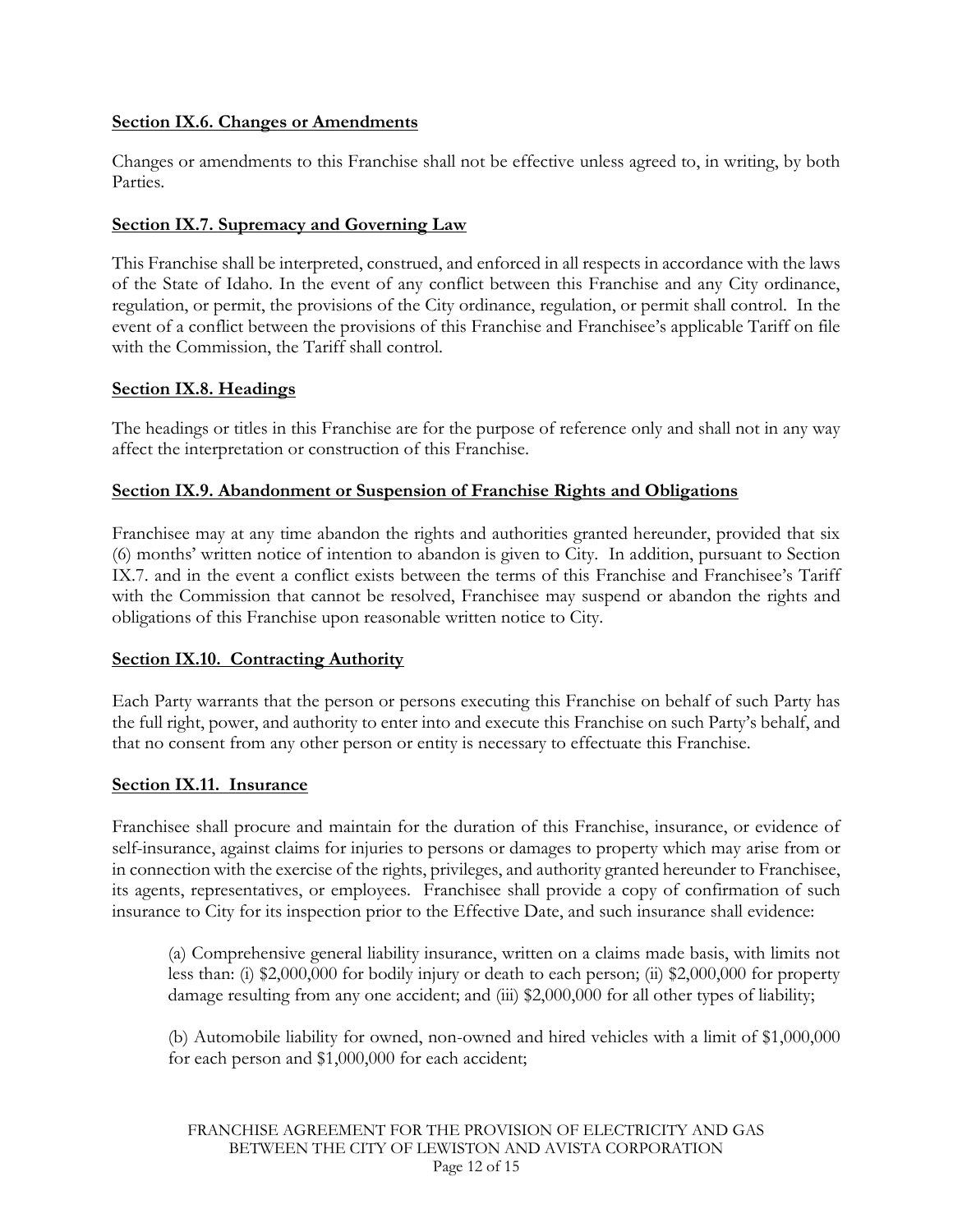(c) Worker's compensation coverage in accordance with the applicable laws of the State of Idaho; and

(d) Excess liability insurance providing liability coverage of \$5,000,000 each occurrence and \$5,000,000 aggregate.

Provisions (a) through (c) above may be met through a combination of policies and self-insurance.

Franchisee shall name City, its officers, officials, employees, and volunteers ("Additional Insureds") as additional insureds on Franchisee's commercial general liability insurance policy and all other liability insurance policies with the exception of the professional liability policy, if applicable, with respect to liability arising out of work or operations performed by or on behalf of Franchisee, including materials, parts, or equipment furnished in connection with such work or operations. Such policy provision(s) or endorsement(s) shall further provide that coverage is primary and not excess over or contributory with any other valid, applicable, and collectible insurance or self-insurance in force for the Additional Insureds.

Franchisee waives all rights against City, its officers, officials, employees, and volunteers for recovery of damages to the extent that damages are covered by commercial general liability, commercial excess/umbrella liability, business automobile liability, or workers' compensation insurance maintained pursuant to the requirements of this Franchise.

#### **Section IX.12. Notices**

All notices, requests, demands, statements, and consents required or permitted to be given pursuant to this Franchise shall be in writing and signed by or on behalf of the Party giving the notice. Such communications shall be deemed delivered: (a) immediately if hand-delivered; (b) seventy-two (72) hours after depositing the same in the U.S. mail, certified or registered, addressed to the respective addresses set forth below; or (c) one (1) business day after depositing the same with a recognized commercial air courier or express service, addressed to the respective addresses set forth below.

| Franchisee: | Real Estate Manager<br>Avista Corporation<br>1411 East Mission Avenue<br>Spokane, Washington 99202  |
|-------------|-----------------------------------------------------------------------------------------------------|
| City:       | Public Works Director<br>City of Lewiston<br>1134 F Street<br>P.O. Box 617<br>Lewiston, Idaho 83501 |

### **Section IX.13. Survival**

All covenants, conditions, indemnifications, and other elements in this Franchise that might involve performance subsequent to any termination or expiration of this Franchise or that cannot be reasonably ascertained or fully performed until after termination or expiration of this Franchise shall survive.

FRANCHISE AGREEMENT FOR THE PROVISION OF ELECTRICITY AND GAS BETWEEN THE CITY OF LEWISTON AND AVISTA CORPORATION Page 13 of 15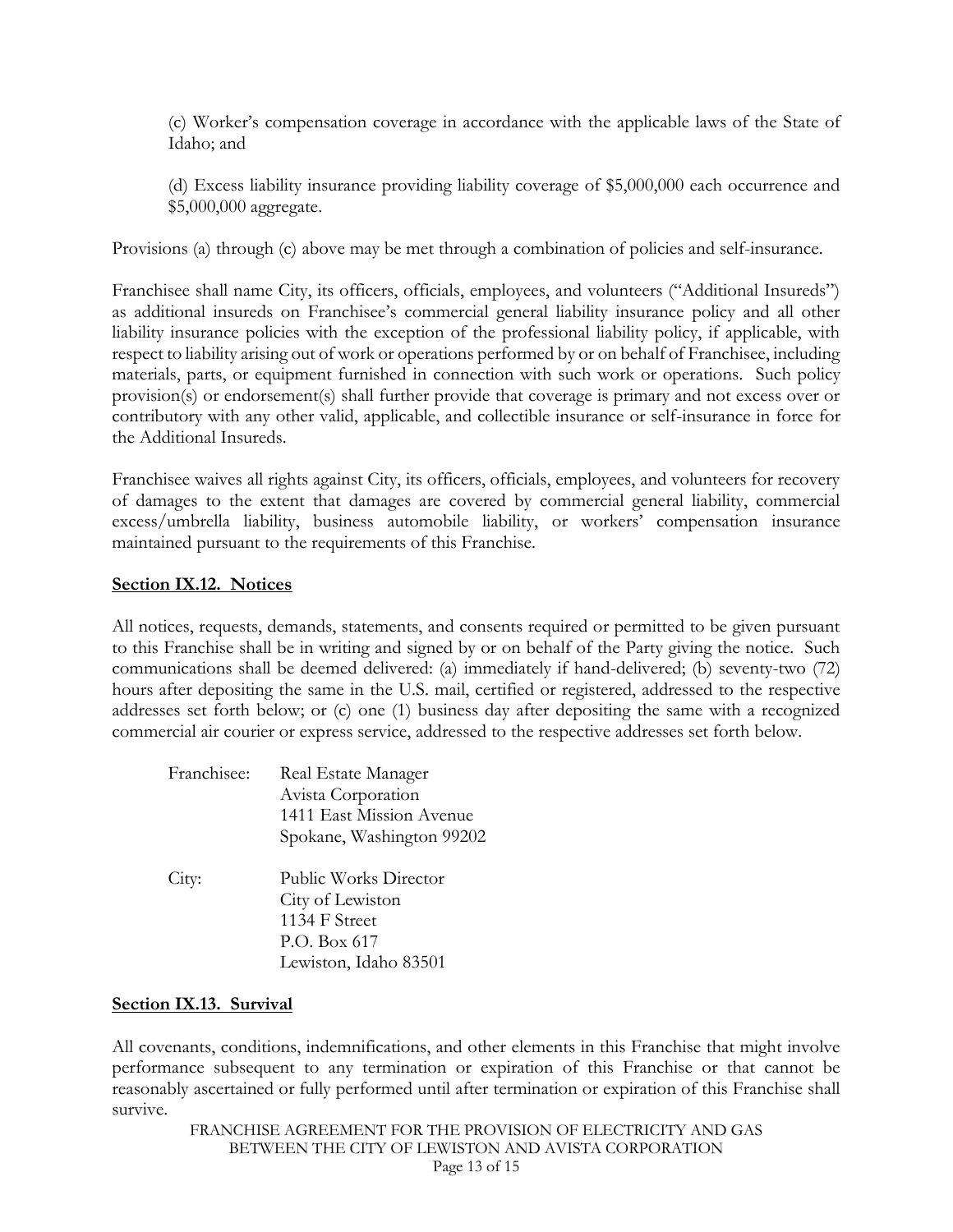## **Section IX.14. Public Records**

The Parties herein understand and acknowledge that this Franchise, its exhibits and attachments, and communications between them are subject to the Idaho Public Records Act, I.C. §§ 74-101, *et seq.*, and other applicable federal and state laws, and might be subject to disclosure.

### **Section IX.15. State of Idaho Requirements**

The following provisions are required by the State of Idaho. The inclusion of these provisions in this Franchise does not indicate City's or Franchisee's support or opposition to these provisions nor agreement by City or Franchisee that these clauses are relevant to the subject matter of this Franchise. Rather, these provisions are included solely to comply with the laws of the State of Idaho.

**A. Anti-Boycott Against Israel Act:** If this Franchise: (1) is to acquire or dispose of services, supplies, information technology, or construction; (2) has a total potential value of One Hundred Thousand Dollars (\$100,000) or more; and (3) Franchisee is a company with ten (10) or more employees, then, pursuant to Idaho Code § 67-2346, Franchisee certifies that Franchisee is not currently engaged in, and will not for the duration of this Franchise engage in, a boycott of goods or services from Israel or territories under Israel's control. The terms "company" and "boycott Israel" shall have the meanings ascribed to them in Idaho Code § 67-2346.

**B.** No Public Funds for Abortion Act: Pursuant to Idaho Code § 18-8703, Franchisee certifies that it is not, and will not for the duration of this Franchise become, an abortion provider or an affiliate or an abortion provider, as those terms are defined in the "No Public Funds for Abortion Act," Idaho Code §§ 18-8701 *et seq.* This provision is included solely to comply with the laws of the State of Idaho and does not indicate Franchisee's support or opposition to this provision nor agreement by Franchisee that these clauses are relevant to the subject matter of this Franchise.

**IN WITNESS WHEREOF**, the Parties have executed this Franchise on the last day and year written below.

*Signature page to follow*